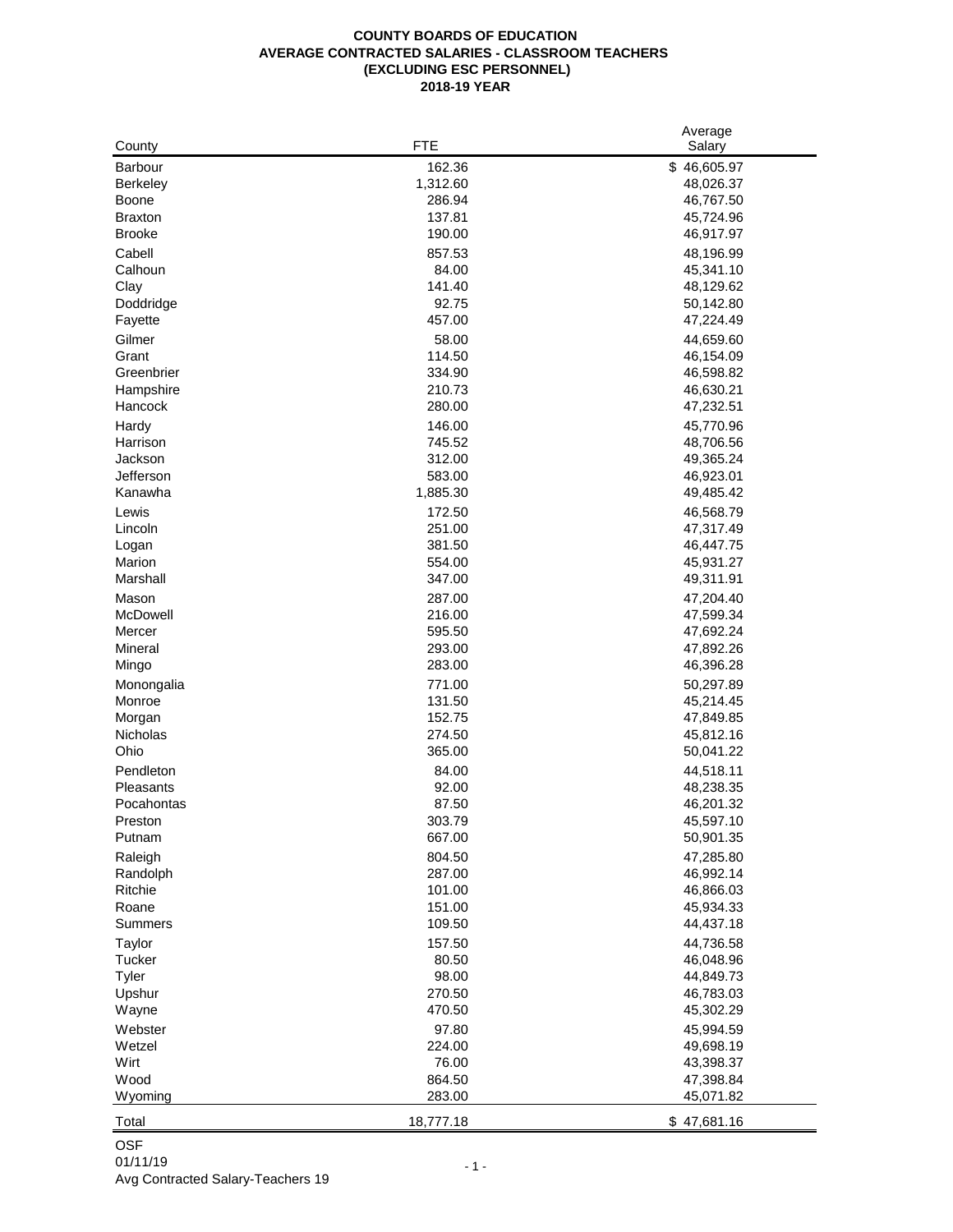#### **COUNTY BOARDS OF EDUCATION AVERAGE CONTRACTED SALARIES - CLASSROOM TEACHERS (EXCLUDING ESC PERSONNEL - ARRANGED IN DESCENDING ORDER BY AVERAGE) 2018-19 YEAR**

|                          |                |           | Average         |
|--------------------------|----------------|-----------|-----------------|
| Ct.                      | County         | FTE       | Salary          |
| 1                        | Putnam         | 667.00    | \$<br>50,901.35 |
| 2                        | Monongalia     | 771.00    | 50,297.89       |
| 3                        | Doddridge      | 92.75     | 50,142.80       |
| 4                        | Ohio           | 365.00    | 50,041.22       |
| 5                        | Wetzel         | 224.00    | 49,698.19       |
| 6                        | Kanawha        | 1,885.30  | 49,485.42       |
| 7                        | Jackson        | 312.00    | 49,365.24       |
| 8                        | Marshall       | 347.00    | 49,311.91       |
| 9                        | Harrison       | 745.52    | 48,706.66       |
| 10                       | Pleasants      | 92.00     | 48,238.35       |
|                          |                |           |                 |
| 11                       | Cabell         | 857.53    | 48,196.99       |
| 12                       | Clay           | 141.40    | 48,129.62       |
| 13                       | Berkeley       | 1,312.60  | 48,026.37       |
| 14                       | Mineral        | 293.00    | 47,892.26       |
| 15                       | Morgan         | 152.75    | 47,849.85       |
| 16                       | Mercer         | 595.50    | 47,692.24       |
| 17                       | McDowell       | 216.00    | 47,599.34       |
| 18                       | Wood           | 864.50    | 47,398.84       |
| 19                       | Lincoln        | 251.00    | 47,317.49       |
| 20                       | Raleigh        | 804.50    | 47,285.80       |
| 21                       | Hancock        | 280.00    | 47,232.51       |
| 22                       | Fayette        | 457.00    | 47,224.49       |
| 23                       | Mason          | 287.00    | 47,204.40       |
| 24                       | Randolph       | 287.00    | 46,992.14       |
| 25                       | Jefferson      | 583.00    | 46,923.01       |
|                          |                |           |                 |
| 26                       | <b>Brooke</b>  | 190.00    | 46,917.97       |
| 27                       | Ritchie        | 101.00    | 46,866.03       |
| 28                       | Upshur         | 270.50    | 46,783.03       |
| 29                       | Boone          | 286.94    | 46,767.50       |
| 30                       | Hampshire      | 210.73    | 46,630.21       |
| 31                       | Barbour        | 162.36    | 46,605.97       |
| 32                       | Greenbrier     | 334.90    | 46,598.82       |
| 33                       | Lewis          | 172.50    | 46,568.79       |
| 34                       | Logan          | 381.50    | 46,447.75       |
| 35                       | Mingo          | 283.00    | 46,396.28       |
| 36                       | Pocahontas     | 87.50     | 46,201.32       |
| 37                       | Grant          | 114.50    | 46,154.09       |
| 38                       | Tucker         | 80.50     | 46,048.96       |
| 39                       | Webster        | 97.80     | 45,994.59       |
| 40                       | Roane          | 151.00    | 45,934.33       |
|                          | Marion         | 554.00    | 45,931.27       |
| 41                       |                |           |                 |
| 42                       | Nicholas       | 274.50    | 45,812.16       |
| 43                       | Hardy          | 146.00    | 45,770.96       |
| 44                       | <b>Braxton</b> | 137.81    | 45,724.96       |
| 45                       | Preston        | 303.79    | 45,597.10       |
| 46                       | Calhoun        | 84.00     | 45,341.10       |
| 47                       | Wayne          | 470.50    | 45,302.29       |
| 48                       | Monroe         | 131.50    | 45,214.45       |
| 49                       | Wyoming        | 283.00    | 45,071.82       |
| 50                       | Tyler          | 98.00     | 44,849.73       |
| 51                       | Taylor         | 157.50    | 44,736.58       |
| 52                       | Gilmer         | 58.00     | 44,659.60       |
| 53                       | Pendleton      | 84.00     | 44,518.11       |
| 54                       | Summers        | 109.50    | 44,437.18       |
| 55                       | Wirt           | 76.00     | 43,398.37       |
|                          |                |           |                 |
| $\overline{\phantom{a}}$ | Total          | 18,777.18 | \$<br>47,681.16 |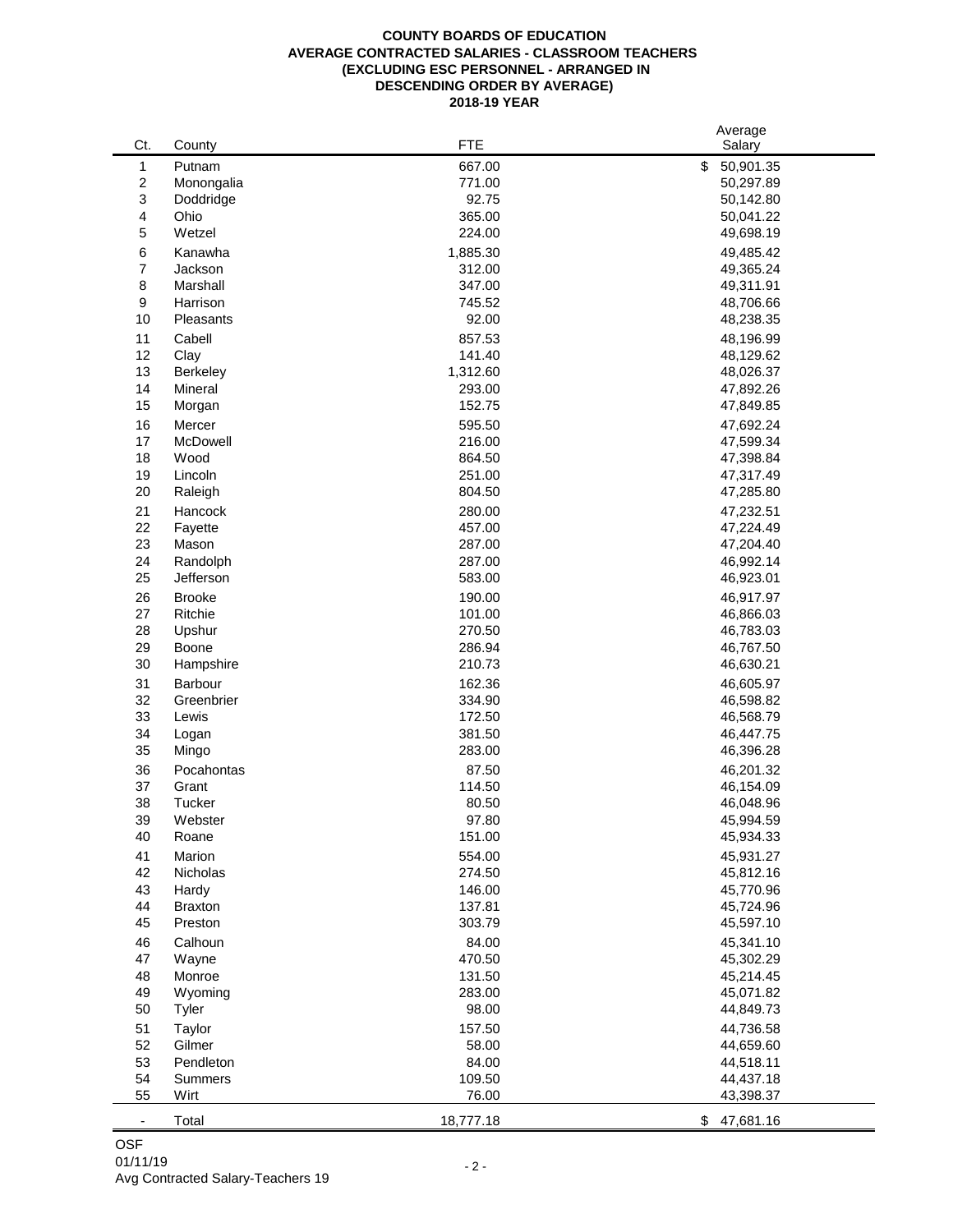#### **COUNTY BOARDS OF EDUCATION COMPARISON OF AVERAGE CONTRACTED SALARIES CLASSROOM TEACHERS (EXCLUDING ESC PERSONNEL) 2017-18 AND 2018-19 YEAR**

| County          | 2017-18                | 2018-19     | Difference           | Percent |
|-----------------|------------------------|-------------|----------------------|---------|
| Barbour         | \$44,106.95            | \$46,605.97 | \$2,499.02           | 5.67%   |
| <b>Berkeley</b> | 46,223.27              | 48,026.37   | 1,803.10             | 3.90%   |
| <b>Boone</b>    | 43,765.79              | 46,767.50   | 3,001.71             | 6.86%   |
| <b>Braxton</b>  | 44,468.66              | 45,724.96   | 1,256.30             | 2.83%   |
| <b>Brooke</b>   | 43,932.06              | 46,917.97   | 2,985.92             | 6.80%   |
| Cabell          | 46,329.40              | 48,196.99   | 1,867.59             | 4.03%   |
| Calhoun         | 42,980.68              | 45,341.10   | 2,360.41             | 5.49%   |
| Clay            | 45,289.41              | 48,129.62   | 2,840.22             | 6.27%   |
| Doddridge       | 48,028.55              | 50,142.80   | 2,114.25             | 4.40%   |
| Fayette         | 44,823.69              | 47,224.49   | 2,400.81             | 5.36%   |
| Gilmer          | 42,054.06              | 44,659.60   | 2,605.54             | 6.20%   |
| Grant           | 43,502.67              | 46,154.09   | 2,651.41             | 6.09%   |
| Greenbrier      |                        | 46,598.82   |                      | 4.39%   |
| Hampshire       | 44,637.77<br>44,132.90 | 46,630.21   | 1,961.05<br>2,497.31 | 5.66%   |
| Hancock         |                        | 47,232.51   |                      | 4.06%   |
|                 | 45,391.28              |             | 1,841.23             |         |
| Hardy           | 44,371.35              | 45,770.96   | 1,399.61             | 3.15%   |
| Harrison        | 46,567.20              | 48,706.56   | 2,139.36             | 4.59%   |
| Jackson         | 47,720.98              | 49,365.24   | 1,644.27             | 3.45%   |
| Jefferson       | 45,544.66              | 46,923.01   | 1,378.35             | 3.03%   |
| Kanawha         | 47,525.27              | 49,485.42   | 1,960.16             | 4.12%   |
| Lewis           | 45,156.18              | 46,568.79   | 1,412.61             | 3.13%   |
| Lincoln         | 46,560.63              | 47,317.49   | 756.87               | 1.63%   |
| Logan           | 44,383.96              | 46,447.75   | 2,063.79             | 4.65%   |
| Marion          | 43,558.13              | 45,931.27   | 2,373.14             | 5.45%   |
| Marshall        | 46,802.92              | 49,311.91   | 2,508.99             | 5.36%   |
| Mason           | 44,491.17              | 47,204.40   | 2,713.23             | 6.10%   |
| McDowell        | 45,819.61              | 47,599.34   | 1,779.73             | 3.88%   |
| Mercer          | 45,600.73              | 47,692.24   | 2,091.51             | 4.59%   |
| Mineral         | 46,307.36              | 47,892.26   | 1,584.90             | 3.42%   |
| Mingo           | 44,264.24              | 46,396.28   | 2,132.04             | 4.82%   |
| Monongalia      | 48,357.96              | 50,297.89   | 1,939.93             | 4.01%   |
| Monroe          | 43,710.94              | 45,214.45   | 1,503.51             | 3.44%   |
| Morgan          | 45,598.86              | 47,849.85   | 2,250.99             | 4.94%   |
| Nicholas        | 44,148.34              | 45,812.16   | 1,663.82             | 3.77%   |
| Ohio            | 47,913.62              | 50,041.22   | 2,127.59             | 4.44%   |
| Pendleton       | 42,136.17              | 44,518.11   | 2,381.95             | 5.65%   |
| Pleasants       | 45,892.60              | 48,238.35   | 2,345.75             | 5.11%   |
| Pocahontas      | 44,168.89              | 46,201.32   | 2,032.42             | 4.60%   |
| Preston         | 43,719.36              | 45,597.10   | 1,877.74             | 4.29%   |
| Putnam          | 48,642.31              | 50,901.35   | 2,259.04             | 4.64%   |
|                 |                        |             |                      |         |
| Raleigh         | 45,588.45              | 47,285.80   | 1,697.35             | 3.72%   |
| Randolph        | 44,980.98              | 46,992.14   | 2,011.17             | 4.47%   |
| Ritchie         | 44,104.83              | 46,866.03   | 2,761.20             | 6.26%   |
| Roane           | 44,372.18              | 45,934.33   | 1,562.14             | 3.52%   |
| Summers         | 40,183.63              | 44,437.18   | 4,253.54             | 10.59%  |
| Taylor          | 42,124.05              | 44,736.58   | 2,612.53             | 6.20%   |
| Tucker          | 45,753.08              | 46,048.96   | 295.88               | 0.65%   |
| Tyler           | 42,752.99              | 44,849.73   | 2,096.74             | 4.90%   |
| Upshur          | 44,460.86              | 46,783.03   | 2,322.17             | 5.22%   |
| Wayne           | 43,155.91              | 45,302.29   | 2,146.38             | 4.97%   |
| Webster         | 43,972.74              | 45,994.59   | 2,021.85             | 4.60%   |
| Wetzel          | 47,372.36              | 49,698.19   | 2,325.83             | 4.91%   |
| Wirt            | 41,598.46              | 43,398.37   | 1,799.92             | 4.33%   |
| Wood            | 45,210.88              | 47,398.84   | 2,187.96             | 4.84%   |
| Wyoming         | 43,136.43              | 45,071.82   | 1,935.40             | 4.49%   |
| Total           | \$45,642.48            | \$47,681.16 | \$2,038.68           | 4.47%   |
|                 |                        |             |                      |         |

### OSF

01/11/19 Avg Contracted Salary-Teachers 19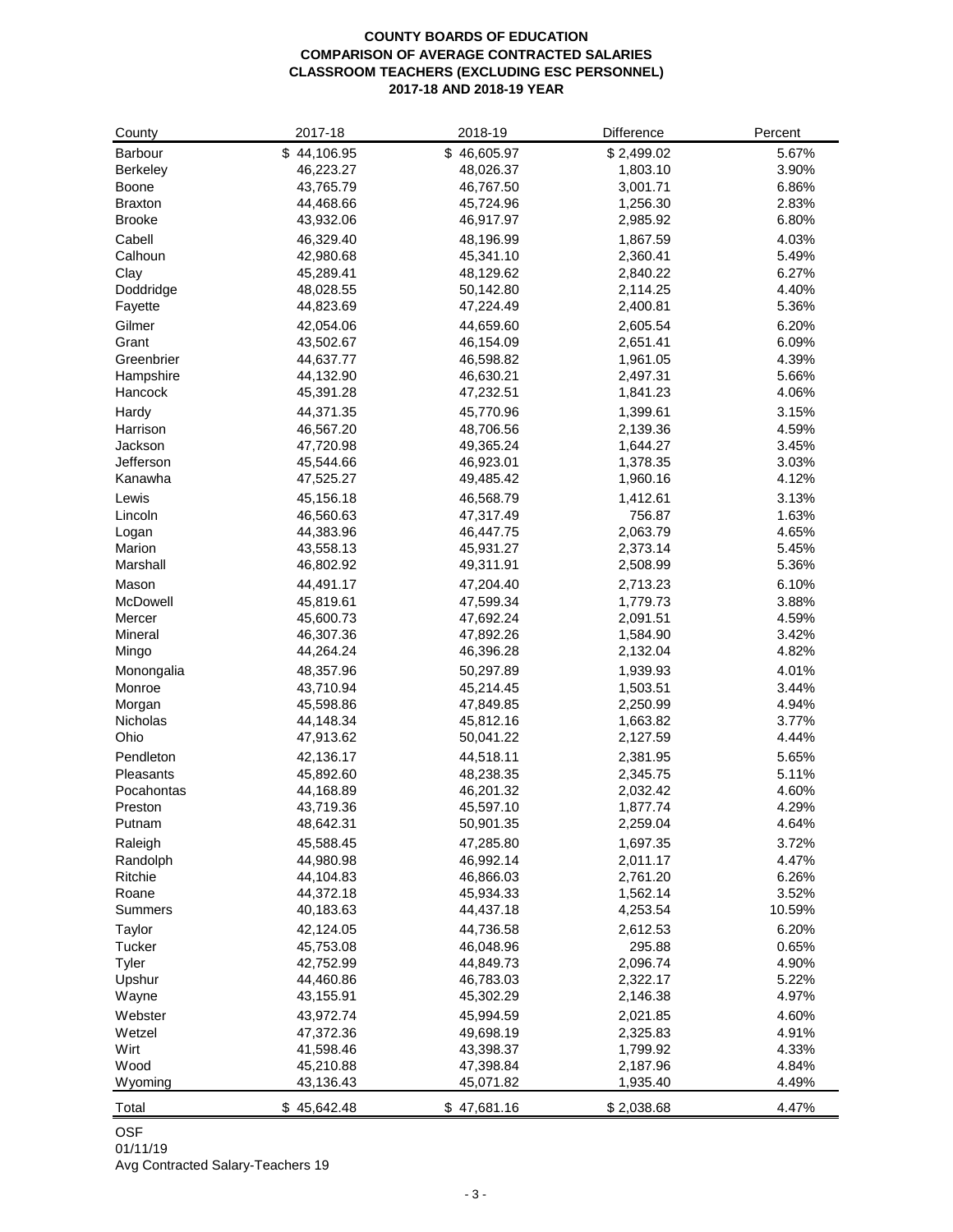#### **COUNTY BOARDS OF EDUCATION COMPARISON OF AVERAGE CONTRACTED SALARIES CLASSROOM TEACHERS (EXCLUDING ESC PERSONNEL) (ARRANGED IN DESCENDING ORDER BY PERCENT) 2017-18 AND 2018-19 YEAR**

| Ct.              | County                      | 2017-18                | 2018-19                | Difference           | Percent        |
|------------------|-----------------------------|------------------------|------------------------|----------------------|----------------|
| 1                | Summers                     | \$40,183.63            | \$44,437.18            | \$4,253.54           | 10.59%         |
| $\sqrt{2}$       | Boone                       | 43.765.79              | 46,767.50              | 3,001.71             | 6.86%          |
| 3                | <b>Brooke</b>               | 43,932.06              | 46,917.97              | 2,985.92             | 6.80%          |
| 4                | Clay                        | 45,289.41              | 48,129.62              | 2,840.22             | 6.27%          |
| 5                | Ritchie                     | 44,104.83              | 46,866.03              | 2,761.20             | 6.26%          |
| 6                | Taylor                      | 42,124.05              | 44,736.58              | 2,612.53             | 6.20%          |
| $\boldsymbol{7}$ | Gilmer                      | 42,054.06              | 44,659.60              | 2,605.54             | 6.20%          |
| 8                | Mason                       | 44,491.17              | 47,204.40              | 2,713.23             | 6.10%          |
| $\boldsymbol{9}$ | Grant                       | 43,502.67              | 46,154.09              | 2,651.41             | 6.09%          |
| 10               | Barbour                     | 44,106.95              | 46,605.97              | 2,499.02             | 5.67%          |
|                  |                             |                        |                        |                      |                |
| 11               | Hampshire                   | 44,132.90              | 46,630.21              | 2,497.31             | 5.66%          |
| 12               | Pendleton                   | 42,136.17              | 44,518.11              | 2,381.95             | 5.65%          |
| 13               | Calhoun                     | 42,980.68              | 45,341.10              | 2,360.41             | 5.49%          |
| 14               | Marion                      | 43,558.13              | 45,931.27              | 2,373.14             | 5.45%          |
| 15               | Marshall                    | 46,802.92              | 49,311.91              | 2,508.99             | 5.36%          |
| 16               | Fayette                     | 44,823.69              | 47,224.49              | 2,400.81             | 5.36%          |
| 17               | Upshur                      | 44,460.86              | 46,783.03              | 2,322.17             | 5.22%          |
| 18               | Pleasants                   | 45,892.60              | 48,238.35              | 2,345.75             | 5.11%          |
| 19               | Wayne                       | 43,155.91              | 45,302.29              | 2,146.38             | 4.97%          |
| 20               | Morgan                      | 45,598.86              | 47,849.85              | 2,250.99             | 4.94%          |
| 21               | Wetzel                      | 47,372.36              | 49.698.19              | 2,325.83             | 4.91%          |
| 22               | Tyler                       | 42,752.99              | 44.849.73              | 2,096.74             | 4.90%          |
| 23               | Wood                        | 45,210.88              | 47,398.84              | 2,187.96             | 4.84%          |
| 24               | Mingo                       | 44,264.24              | 46,396.28              | 2,132.04             | 4.82%          |
| 25               | Logan                       | 44,383.96              | 46,447.75              | 2,063.79             | 4.65%          |
| 26               | Putnam                      | 48,642.31              | 50,901.35              | 2,259.04             | 4.64%          |
| 27               | Pocahontas                  | 44,168.89              | 46,201.32              | 2,032.42             | 4.60%          |
| 28               | Webster                     | 43,972.74              | 45,994.59              | 2,021.85             | 4.60%          |
| 29               | Harrison                    | 46,567.20              | 48,706.66              | 2,139.46             | 4.59%          |
| 30               | Mercer                      | 45,600.73              | 47,692.24              | 2,091.51             | 4.59%          |
| 31               | Wyoming                     | 43,136.43              | 45,071.82              | 1,935.40             | 4.49%          |
| 32               | Randolph                    | 44,980.98              | 46,992.14              | 2,011.17             | 4.47%          |
| 33               | Ohio                        | 47,913.62              | 50,041.22              | 2,127.59             | 4.44%          |
| 34               | Doddridge                   | 48,028.55              | 50,142.80              | 2,114.25             | 4.40%          |
| 35               | Greenbrier                  | 44,637.77              | 46,598.82              | 1,961.05             | 4.39%          |
| 36               | Wirt                        | 41.598.46              | 43.398.37              | 1,799.92             | 4.33%          |
| 37               | Preston                     | 43,719.36              | 45,597.10              | 1,877.74             | 4.29%          |
| 38               | Kanawha                     | 47,525.27              | 49,485.42              | 1,960.16             | 4.12%          |
| 39               | Hancock                     | 45,391.28              | 47,232.51              | 1,841.23             | 4.06%          |
| 40               | Cabell                      | 46,329.40              | 48,196.99              | 1,867.59             | 4.03%          |
| 41               | Monongalia                  | 48,357.96              | 50,297.89              | 1,939.93             | 4.01%          |
| 42               | Berkeley                    | 46,223.27              |                        |                      |                |
| 43               | McDowell                    | 45,819.61              | 48,026.37<br>47,599.34 | 1,803.10<br>1,779.73 | 3.90%<br>3.88% |
| 44               | Nicholas                    | 44,148.34              | 45,812.16              | 1,663.82             | 3.77%          |
| 45               | Raleigh                     | 45,588.45              | 47,285.80              | 1,697.35             | 3.72%          |
|                  |                             |                        | 45,934.33              |                      |                |
| 46               | Roane                       | 44,372.18              |                        | 1,562.14             | 3.52%          |
| 47               | Jackson                     | 47,720.98              | 49,365.24              | 1,644.27             | 3.45%<br>3.44% |
| 48<br>49         | Monroe<br>Mineral           | 43,710.94<br>46,307.36 | 45,214.45<br>47,892.26 | 1,503.51<br>1,584.90 | 3.42%          |
| 50               | Hardy                       | 44,371.35              | 45,770.96              | 1,399.61             | 3.15%          |
|                  |                             |                        |                        |                      |                |
| 51               | Lewis                       | 45,156.18              | 46,568.79              | 1,412.61             | 3.13%          |
| 52<br>53         | Jefferson<br><b>Braxton</b> | 45,544.66<br>44,468.66 | 46,923.01<br>45,724.96 | 1,378.35<br>1,256.30 | 3.03%<br>2.83% |
| 54               | Lincoln                     | 46,560.63              | 47,317.49              | 756.87               | 1.63%          |
| 55               | Tucker                      | 45,753.08              | 46,048.96              | 295.88               | 0.65%          |
|                  |                             |                        |                        |                      |                |
| $\blacksquare$   | Total                       | \$45,642.48            | \$47,681.16            | \$2,038.68           | 4.47%          |

OSF Avg Contracted Salary-Teachers 19 01/11/19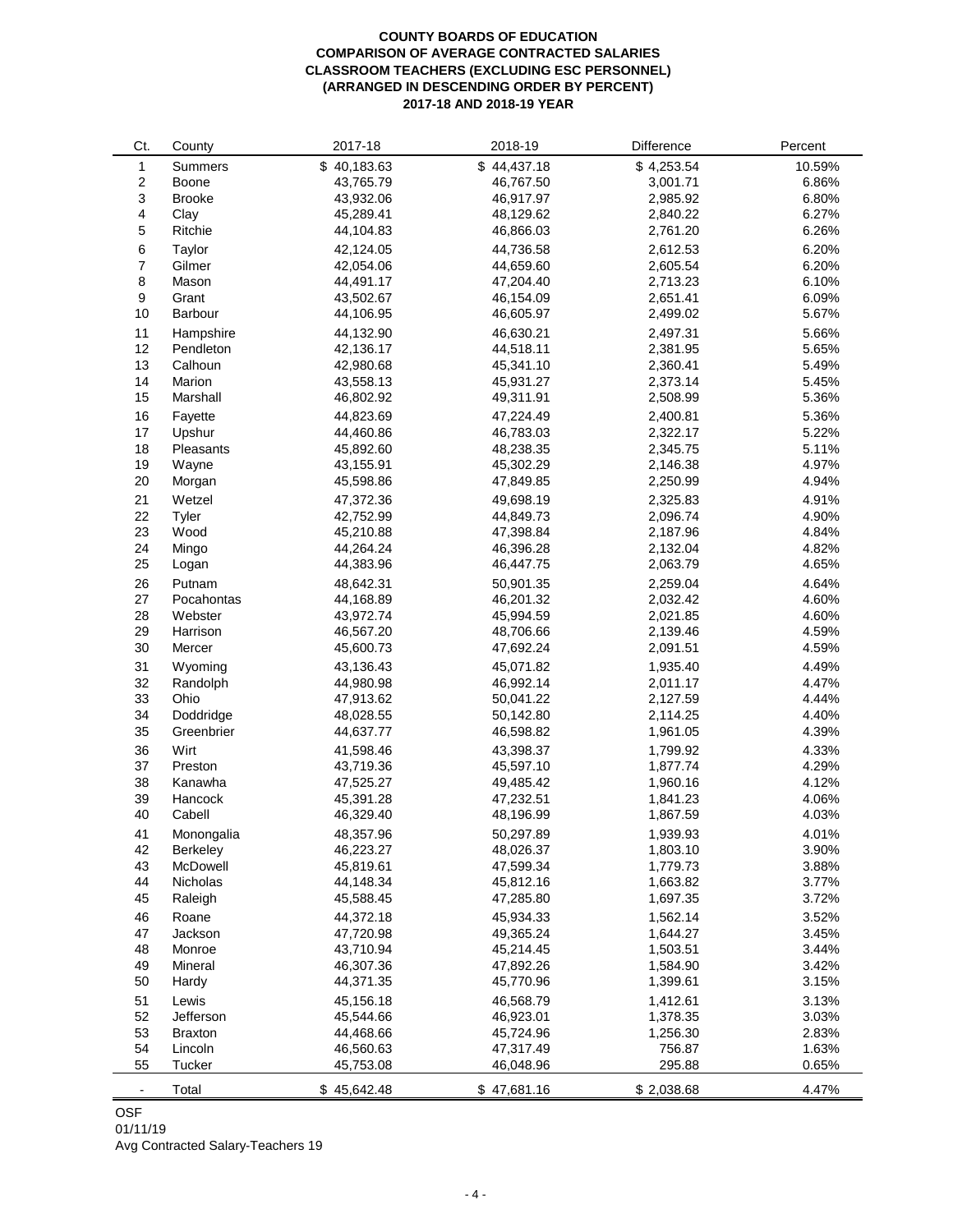|                      |            | <b>Head Teacher</b> |               | Teacher, Pre-Kindergarten |               | Teacher, Kindergarten  |
|----------------------|------------|---------------------|---------------|---------------------------|---------------|------------------------|
| County               | <b>FTE</b> | Avg. Salary         | <b>FTE</b>    | Avg. Salary               | <b>FTE</b>    | Avg. Salary            |
| Barbour              | 1.35       | 45,736.62<br>\$     | 6.50          | \$<br>46,638.85           | 9.00          | \$<br>44,957.33        |
| Berkeley             |            |                     | 17.00         | 47,939.12                 | 65.00         | 48,532.42              |
| Boone                |            |                     | 10.00         | 46,326.80                 | 14.00         | 48,004.93              |
| <b>Braxton</b>       |            |                     | 8.81          | 47,215.78                 | 5.50          | 49,341.45              |
| <b>Brooke</b>        |            |                     | 6.00          | 43,722.00                 | 8.00          | 47,730.50              |
| Cabell               | 1.00       | 75,563.55           | 14.00         | 48,991.43                 | 53.00         | 47,742.91              |
| Calhoun              |            |                     | 2.00          | 41,765.50                 | 4.00          | 44,575.27              |
| Clay                 |            |                     | 4.00          | 48,882.50                 | 6.00          | 46,315.00              |
| Doddridge            |            |                     | 3.25          | 52,772.46                 | 3.00          | 51,203.67              |
| Fayette              |            |                     | 10.00         | 46,175.20                 | 22.00         | 46,968.95              |
| Gilmer               |            |                     | 3.00          | 42,152.00                 | 2.00          | 55,150.50              |
| Grant                |            |                     | 4.00          | 38,867.00                 | 5.00          | 49,868.20              |
| Greenbrier           |            |                     | 19.00         | 42,711.16                 | 18.00         | 48,805.42              |
| Hampshire            |            |                     | 7.00          | 51,025.43                 | 10.00         | 50,289.60              |
| Hancock              | 1.00       | 53,405.00           | 12.00         | 46,076.83                 | 13.00         | 50,322.69              |
| Hardy                | 0.50       | 45,324.58           | 5.50          | 50,546.55                 | 8.00          | 53,341.63              |
| Harrison             |            |                     | 23.00         | 49,170.77                 | 37.00         | 49,890.43              |
| Jackson              |            |                     | 10.00         | 52,217.50                 | 17.00         | 49,876.00              |
| Jefferson            |            |                     | 5.00          | 41,344.40                 | 23.00         | 47,258.39              |
| Kanawha              |            |                     | 23.50         | 51,556.56                 | 103.00        | 48,532.32              |
| Lewis                |            |                     | 8.00          | 46,452.75                 | 9.00          | 49,113.78              |
| Lincoln              |            |                     | 11.00         | 47,217.64                 | 14.00         | 47,114.29              |
| Logan                |            |                     | 14.00         | 49,357.86                 | 20.00         | 47,070.50              |
| Marion               |            |                     | 12.00         | 45,988.78                 | 31.00         | 48,553.06              |
| Marshall             |            |                     | 12.00         | 52,376.83                 | 21.00         | 52,753.81              |
| Mason                |            |                     | 13.00         | 47,545.46                 | 16.00         | 52,879.00              |
| McDowell             |            |                     | 5.00          | 45,757.00                 | 10.00         | 44,992.90              |
| Mercer               |            |                     | 21.00         | 49,698.29                 | 36.00         | 48,427.28              |
| Mineral              |            |                     | 19.00         | 47,023.58                 | 16.00         | 50,124.19              |
| Mingo                |            |                     | 12.00         | 46,284.00                 | 17.00         | 44,367.00              |
|                      |            |                     | 42.00         | 48,070.91                 | 38.00         | 53,845.68              |
| Monongalia<br>Monroe |            |                     | 8.00          | 46,271.33                 | 6.00          | 49,860.83              |
| Morgan               | 1.00       | 63,066.15           | 2.00          | 42,237.00                 | 8.00          | 48,511.50              |
| Nicholas             |            |                     | 7.00          | 44,644.93                 | 12.00         | 48,926.83              |
| Ohio                 |            | $\blacksquare$      | 5.00          | 51,924.40                 | 26.00         | 48,570.08              |
|                      |            |                     |               |                           |               |                        |
| Pendleton            | 1.00       | 45,585.92           | 5.00          | 47,589.20                 | 4.00          | 55,715.00              |
| Pleasants            |            |                     | 4.00          | 44,851.25                 | 4.00          | 54,472.25              |
| Pocahontas           | 3.00       |                     | 3.00<br>10.79 | 47,402.33<br>42,314.84    | 4.00<br>18.00 | 46,567.75<br>48,551.55 |
| Preston              |            | 49,786.33           |               |                           | 35.00         | 49,663.60              |
| Putnam               |            |                     | 15.00         | 50,929.73                 |               |                        |
| Raleigh              |            |                     | 34.00         | 46,627.76                 | 42.00         | 50,275.60              |
| Randolph             |            |                     | 9.00          | 44,405.22                 | 14.00         | 47,495.07              |
| Ritchie              |            |                     | 5.00          | 47,691.80                 | 5.00          | 53,383.80              |
| Roane                |            |                     | 5.00          | 49,284.00                 | 7.00          | 48,735.43              |
| Summers              |            |                     | 3.00          | 42,696.67                 | 8.00          | 42,500.10              |
| Taylor               |            |                     | 5.00          | 44,064.20                 | 10.00         | 43,827.60              |
| Tucker               |            |                     | 4.00          | 47,438.00                 | 4.00          | 49,733.50              |
| Tyler                |            |                     | 5.00          | 41,925.00                 | 5.00          | 45,492.00              |
| Upshur               |            |                     | 7.00          | 44,015.71                 | 13.00         | 44,436.15              |
| Wayne                |            |                     | 5.20          | 40,488.00                 | 27.00         | 44,576.50              |
| Webster              |            |                     | 4.80          | 43,362.88                 | 5.00          | 48,764.40              |
| Wetzel               |            |                     | 7.20          | 46,151.00                 | 11.00         | 49,601.27              |
| Wirt                 |            |                     | 4.00          | 41,465.25                 | 3.00          | 42,428.00              |
| Wood                 |            |                     | 39.00         | 44,180.22                 | 47.00         | 46,622.96              |
| Wyoming              |            |                     | 12.00         | 45,402.08                 | 13.00         | 47,053.85              |
| Total                | 8.85       | \$<br>53,263.99     | 571.55 \$     | 46,975.66                 | 984.50        | \$<br>48,576.82        |
|                      |            |                     |               |                           |               |                        |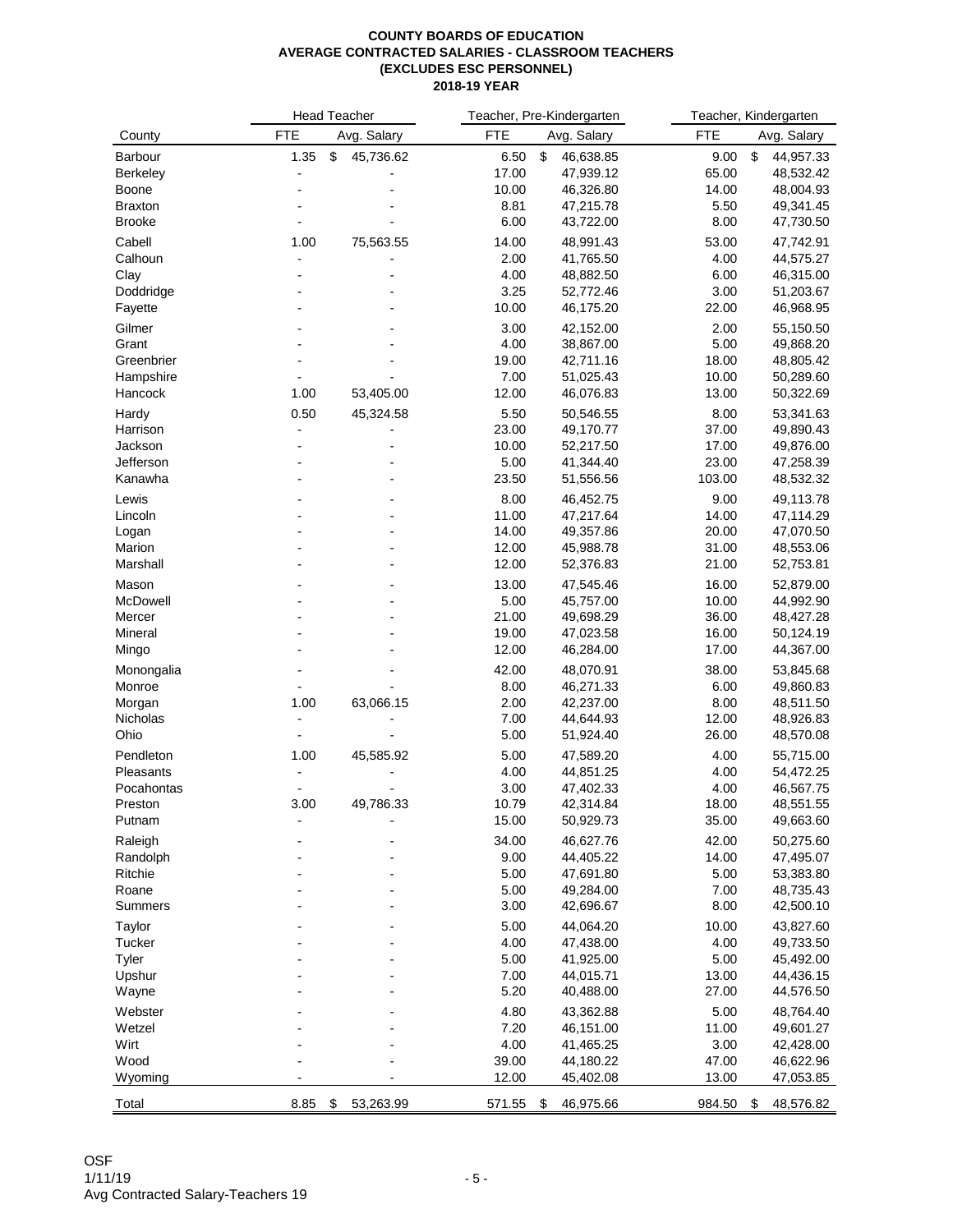|                  |                | Teacher, Elementary    | Teacher, Middle/Junior |                 |                | Teacher, High          |
|------------------|----------------|------------------------|------------------------|-----------------|----------------|------------------------|
| County           | <b>FTE</b>     | Avg. Salary            | <b>FTE</b>             | Avg. Salary     | <b>FTE</b>     | Avg. Salary            |
| Barbour          | 47.30          | \$<br>46,454.80        | 36.56                  | \$<br>45,559.99 | 26.50          | \$<br>49,045.51        |
| <b>Berkeley</b>  | 410.30         | 47,450.77              | 230.75                 | 48,501.29       | 252.95         | 48,264.12              |
| Boone            | 92.00          | 46,467.36              | 37.00                  | 44,664.60       | 62.50          | 45,991.32              |
| <b>Braxton</b>   | 53.00          | 46,008.20              | 20.50                  | 44,732.76       | 23.50          | 44,737.13              |
| <b>Brooke</b>    | 41.00          | 48,274.00              | 45.00                  | 46,518.95       | 41.00          | 45,046.86              |
| Cabell           | 278.33         | 47,743.98              | 175.50                 | 47,640.27       | 170.10         | 48,023.08              |
| Calhoun          | 24.00          | 45,843.29              | 16.00                  | 42,140.63       | 15.00          | 48,864.67              |
| Clay             | 49.60          | 48,368.63              | 20.90                  | 48,629.64       | 22.90          | 48,768.53              |
| Doddridge        | 21.00          | 49,539.90              | 21.00                  | 51,137.76       | 22.00          | 48,261.56              |
| Fayette          | 147.70         | 47,918.24              | 50.30                  | 46,235.77       | 120.00         | 45,403.70              |
| Gilmer           | 20.00          | 43,691.46              | 5.00                   | 46,194.80       | 16.00          | 43,236.07              |
| Grant            | 38.00          | 48,598.89              | 10.00                  | 46,564.70       | 30.00          | 44,770.94              |
| Greenbrier       | 111.00         | 45,632.10              | 53.80                  | 44,386.37       | 58.50          | 48,223.56              |
| Hampshire        | 69.70          | 46,191.48              | 32.70                  | 46,026.91       | 39.33          | 45,211.55              |
| Hancock          | 62.00          | 47,163.42              | 62.00                  | 47,735.98       | 58.00          | 48,025.16              |
| Hardy            | 43.75          | 44,724.71              | 29.81                  | 45,662.85       | 32.44          | 44,367.85              |
| Harrison         | 213.81         | 47,179.13              | 137.50                 | 49,137.13       | 154.46         | 49,306.72              |
| Jackson          | 94.80          | 50,250.23              | 52.80                  | 49,821.90       | 63.40          | 48,011.47              |
| Jefferson        | 197.00         | 46,547.36              | 120.50                 | 47,085.34       | 120.50         | 46,525.65              |
| Kanawha          | 642.30         | 47,908.64              | 339.50                 | 49,516.81       | 387.50         | 49,935.72              |
|                  |                |                        |                        | 45,041.31       |                |                        |
| Lewis<br>Lincoln | 49.00<br>80.00 | 46,143.46<br>46,142.34 | 36.00<br>53.00         | 47,338.74       | 31.00<br>36.00 | 46,206.90<br>49,362.37 |
|                  | 95.00          | 44,702.06              | 92.50                  | 45,478.06       | 93.50          | 47,867.70              |
| Logan<br>Marion  | 189.00         | 45,162.39              | 119.00                 | 44,698.00       | 111.00         | 47,731.85              |
| Marshall         | 105.00         | 48,634.69              | 55.00                  | 48,429.53       | 91.00          | 49,031.14              |
|                  |                |                        |                        |                 |                |                        |
| Mason            | 111.75         | 46,744.14              |                        |                 | 80.25          | 47,706.10              |
| McDowell         | 81.00          | 47,242.90              | 31.00                  | 47,962.43       | 38.00          | 47,555.42              |
| Mercer           | 191.50         | 45,566.42              | 93.50                  | 47,089.06       | 125.50         | 49,064.67              |
| Mineral          | 75.50          | 48,533.51              | 57.77                  | 45,404.19       | 61.05          | 49,625.65              |
| Mingo            | 93.00          | 45,113.43              | 50.00                  | 44,344.05       | 54.25          | 49,088.19              |
| Monongalia       | 247.10         | 49,541.70              | 120.40                 | 50,557.49       | 161.00         | 51,450.90              |
| Monroe           | 39.50          | 46,673.23              | 27.50                  | 45,646.62       | 19.50          | 43,722.04              |
| Morgan           | 47.80          | 46,871.76              | 24.45                  | 48,141.48       | 41.50          | 47,134.18              |
| Nicholas         | 103.50         | 44,962.39              | 46.25                  | 46,888.34       | 59.75          | 46,749.42              |
| Ohio             | 108.50         | 48,666.79              | 74.50                  | 50,170.57       | 83.50          | 51,729.36              |
| Pendleton        | 31.50          | 44,089.53              | 5.75                   | 41,309.30       | 19.50          | 42,746.82              |
| Pleasants        | 19.60          | 51,487.19              | 18.40                  | 46,512.14       | 21.00          | 49,839.15              |
| Pocahontas       | 28.00          | 47,586.90              | 17.90                  | 46,801.52       | 19.10          | 42,817.03              |
| Preston          | 90.50          | 45,748.00              | 59.00                  | 43,273.06       | 47.50          | 45,910.93              |
| Putnam           | 194.50         | 49,995.66              | 122.00                 | 49,522.88       | 146.00         | 52,293.22              |
| Raleigh          | 254.00         | 46,677.47              | 159.00                 | 47,574.62       | 161.00         | 47,670.28              |
| Randolph         | 102.00         | 46,992.60              | 44.00                  | 47,404.68       | 62.50          | 48,226.88              |
| Ritchie          | 25.00          | 47,146.36              | 26.00                  | 47,079.50       | 20.00          | 46,128.90              |
| Roane            | 45.50          | 46,120.43              | 39.75                  | 44,489.77       | 30.15          | 45,714.69              |
| Summers          | 34.50          | 42,309.34              | 21.00                  | 46,649.73       | 21.00          | 46,249.10              |
| Taylor           | 40.00          | 45,760.48              | 39.50                  | 45,073.21       | 30.50          | 45,588.26              |
| Tucker           | 19.50          | 47,720.08              | 17.66                  | 46,627.21       | 14.34          | 46,854.77              |
| Tyler            | 28.00          | 45,854.03              | 13.00                  | 43,971.71       | 22.00          | 45,198.61              |
| Upshur           | 84.55          | 45,358.04              | 46.70                  | 49,056.73       | 54.75          | 48,968.82              |
| Wayne            | 142.50         | 46,453.41              | 85.50                  | 45,006.15       | 91.00          | 44,862.90              |
| Webster          | 39.00          | 46,492.27              | 8.00                   | 47,063.63       | 24.00          | 47,196.23              |
| Wetzel           | 99.70          | 50,528.83              |                        |                 | 51.55          | 48,305.39              |
| Wirt             | 20.89          | 41,586.19              | 17.50                  | 43,765.84       | 16.90          | 44,442.19              |
| Wood             | 316.00         | 47,199.10              | 134.50                 | 46,876.53       | 183.00         | 48,494.03              |
| Wyoming          | 110.00         | 43,498.36              | 36.00                  | 44,580.95       | 49.00          | 45,076.81              |
|                  |                |                        |                        |                 |                |                        |
| Total            | 5,998.98 \$    | 47,104.79              | 3,289.15 \$            | 47,350.87       | 3,888.17 \$    | 48,139.03              |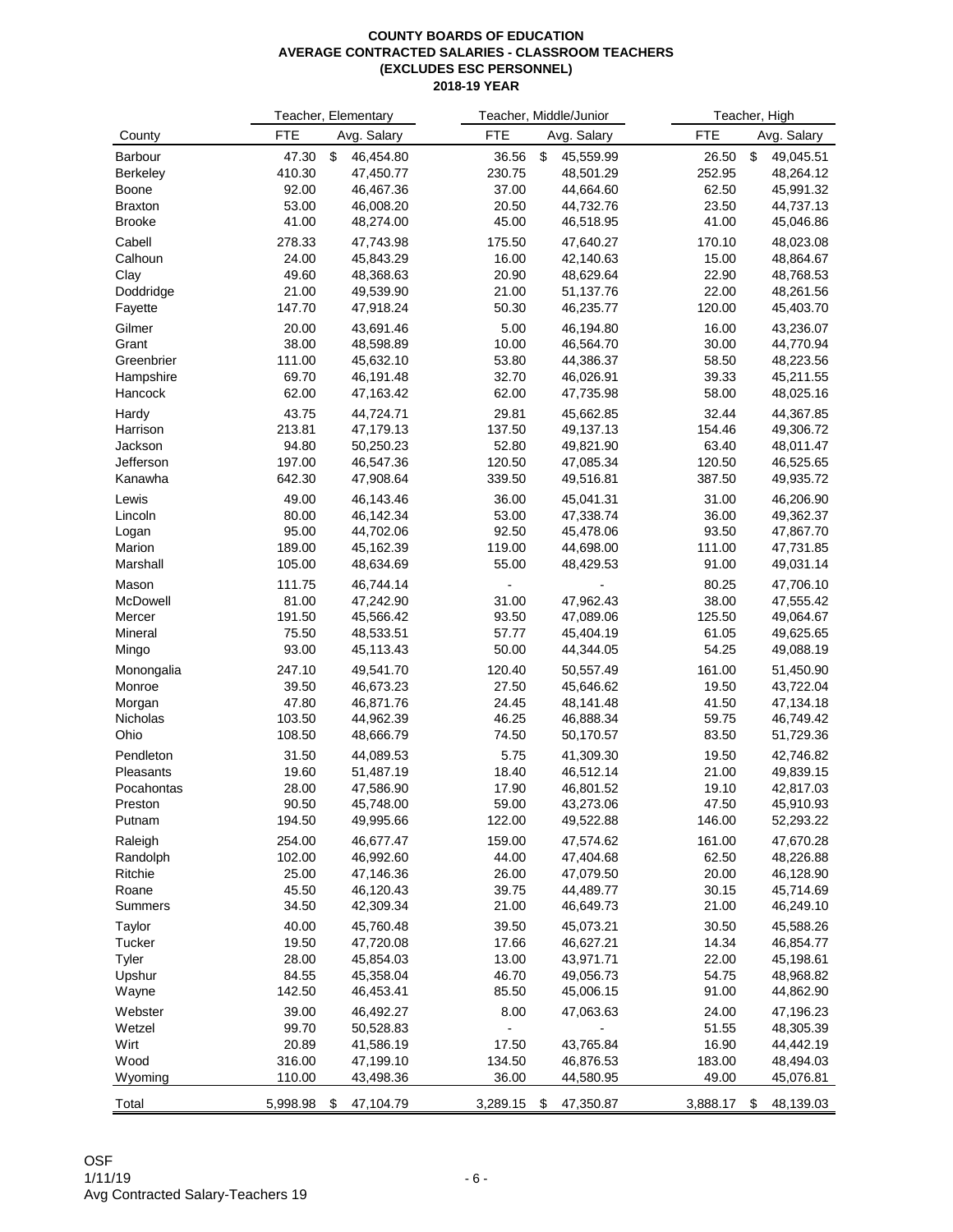|                |                | Teacher, Special Education |                          | Teacher, Homebound   |              | Teacher Vocational (K-12) |
|----------------|----------------|----------------------------|--------------------------|----------------------|--------------|---------------------------|
| County         | <b>FTE</b>     | Avg. Salary                | <b>FTE</b>               | Avg. Salary          | <b>FTE</b>   | Avg. Salary               |
| Barbour        | 28.15 \$       | 46,733.36                  | $\overline{a}$           | \$<br>$\overline{a}$ | 7.00         | \$<br>45,599.50           |
| Berkeley       | 281.10         | 47,263.37                  |                          |                      | 52.50        | 51,942.31                 |
| Boone          | 58.50          | 48,870.68                  | 1.00                     | 53,728.00            | 11.94        | 47,690.14                 |
| <b>Braxton</b> | 19.50          | 45,862.38                  |                          |                      | 7.00         | 44,701.86                 |
| <b>Brooke</b>  | 31.00          | 45,342.19                  |                          |                      | 18.00        | 52,506.83                 |
| Cabell         | 135.00         | 48,333.72                  | 0.60                     | 58,456.00            | 26.00        | 54,449.23                 |
| Calhoun        | 10.00          | 44,860.62                  | $\blacksquare$           |                      | 13.00        | 45,442.69                 |
| Clay           | 15.00          | 41,340.53                  | ÷,                       |                      | 7.00         | 44,357.93                 |
| Doddridge      | 16.25          | 51,977.33                  |                          |                      | 6.25         | 48,801.04                 |
| Fayette        | 76.00          | 47,782.66                  |                          |                      | 29.00        | 51,170.09                 |
| Gilmer         | 9.00           | 45,884.00                  |                          |                      | 3.00         | 47,987.78                 |
| Grant          | 14.50          | 43,919.90                  |                          |                      | 13.00        | 45,189.83                 |
| Greenbrier     | 50.60          | 47,617.49                  |                          |                      | 19.00        | 45,659.33                 |
| Hampshire      | 39.00          | 46,281.54                  |                          |                      | 13.00        | 50,656.45                 |
| Hancock        | 55.00          | 45,583.76                  |                          |                      | 17.00        | 46,367.65                 |
| Hardy          | 16.00          | 45,408.44                  |                          |                      | 10.00        | 47,141.56                 |
| Harrison       | 133.00         | 47,982.55                  |                          |                      | 42.75        | 51,289.31                 |
| Jackson        | 47.50          | 47,575.80                  | 1.00                     | 59,305.00            | 25.50        | 49,979.95                 |
| Jefferson      | 88.00          | 45,775.21                  | 1.00                     | 44,913.45            | 25.00        | 53,831.97                 |
| Kanawha        | 331.50         | 50,700.58                  | 8.00                     | 59,348.75            | 37.00        | 54,693.17                 |
|                |                |                            |                          |                      |              |                           |
| Lewis          | 29.50          | 46,513.93                  | $\blacksquare$           |                      | 8.00         | 49,967.66                 |
| Lincoln        | 45.00          | 47,185.27                  | 1.00                     | 52,954.00            | 9.00         | 48,154.91                 |
| Logan          | 51.50          | 47,115.85                  | $\blacksquare$           |                      | 15.00        | 48,792.20                 |
| Marion         | 69.00          | 44,790.51                  | 1.00                     | 50,803.00            | 22.00        | 49,753.52                 |
| Marshall       | 40.00          | 48,727.25                  |                          |                      | 23.00        | 51,899.51                 |
| Mason          | 47.00          | 45,218.68                  | 1.00                     | 48,615.00            | 18.00        | 47,641.28                 |
| McDowell       | 42.00          | 49,624.33                  | ÷                        |                      | 9.00         | 44,211.56                 |
| Mercer         | 105.00         | 49,523.39                  |                          |                      | 15.00        | 45,316.17                 |
| Mineral        | 42.18          | 46,384.35                  |                          |                      | 21.50        | 49,468.77                 |
| Mingo          | 39.00          | 49,876.28                  |                          |                      | 17.75        | 45,044.49                 |
| Monongalia     | 144.00         | 49,530.49                  |                          |                      | 15.00        | 55,167.37                 |
| Monroe         | 16.00          | 43,508.31                  |                          |                      | 9.00         | 42,079.02                 |
| Morgan         | 20.00          | 49,454.97                  | 1.00                     | 51,837.00            | 6.00         | 51,859.06                 |
| Nicholas       | 36.00          | 44,812.64                  | 1.00                     | 50,000.00            | 8.00         | 42,873.50                 |
| Ohio           | 51.00          | 48,714.34                  | $\blacksquare$           |                      | 16.50        | 55,800.73                 |
| Pendleton      | 15.25          | 43,137.54                  |                          |                      | 2.00         | 57,685.28                 |
| Pleasants      | 13.00          | 45,061.85                  |                          |                      | 12.00        | 45,269.60                 |
| Pocahontas     | 9.50           | 45,782.89                  |                          |                      | 6.00         | 48,535.70                 |
| Preston        | 56.00          | 44,599.73                  | 1.00                     | 53,165.00            | 16.00        | 49,489.95                 |
| Putnam         | 114.50         | 51,176.88                  | $\overline{\phantom{a}}$ |                      | 40.00        | 54,712.89                 |
|                |                |                            |                          |                      |              |                           |
| Raleigh        | 118.00         | 45,819.30                  | 4.50                     | 53,001.32            | 30.00        | 49,141.90                 |
| Randolph       | 34.50          | 44,919.12                  |                          |                      | 21.00        | 46,629.77                 |
| Ritchie        | 18.00          | 45,518.72<br>46,385.06     | $\blacksquare$           |                      | 2.00<br>4.00 | 41,725.20                 |
| Roane          | 19.10<br>16.00 |                            | 0.50                     | 55,782.00            |              | 47,355.90                 |
| Summers        |                | 46,493.81                  |                          |                      | 6.00         | 40,555.17                 |
| Taylor         | 25.00          | 41,055.04                  |                          |                      | 7.50         | 47,971.45                 |
| Tucker         | 12.00          | 42,950.00                  |                          |                      | 9.00         | 41,886.67                 |
| Tyler          | 20.00          | 42,622.95                  |                          |                      | 5.00         | 51,163.12                 |
| Upshur         | 46.00          | 45,873.88                  |                          |                      | 18.50        | 46,044.20                 |
| Wayne          | 87.30          | 43,336.54                  |                          |                      | 26.00        | 45,634.53                 |
| Webster        | 10.50          | 40,808.19                  |                          |                      | 4.50         | 43,879.67                 |
| Wetzel         | 40.05          | 50,189.72                  |                          |                      | 13.50        | 50,189.85                 |
| Wirt           | 9.71           | 46,266.77                  |                          |                      | 4.00         | 42,542.60                 |
| Wood           | 121.00         | 47,247.40                  |                          |                      | 20.00        | 49,676.37                 |
| Wyoming        | 47.00          | 48,014.21                  |                          |                      | 16.00        | 46,477.15                 |
|                |                |                            |                          |                      |              |                           |
| Total          | 3,064.19       | 47,511.27<br>-\$           | 22.60                    | \$<br>54,937.21      | 858.69       | \$<br>49,469.54           |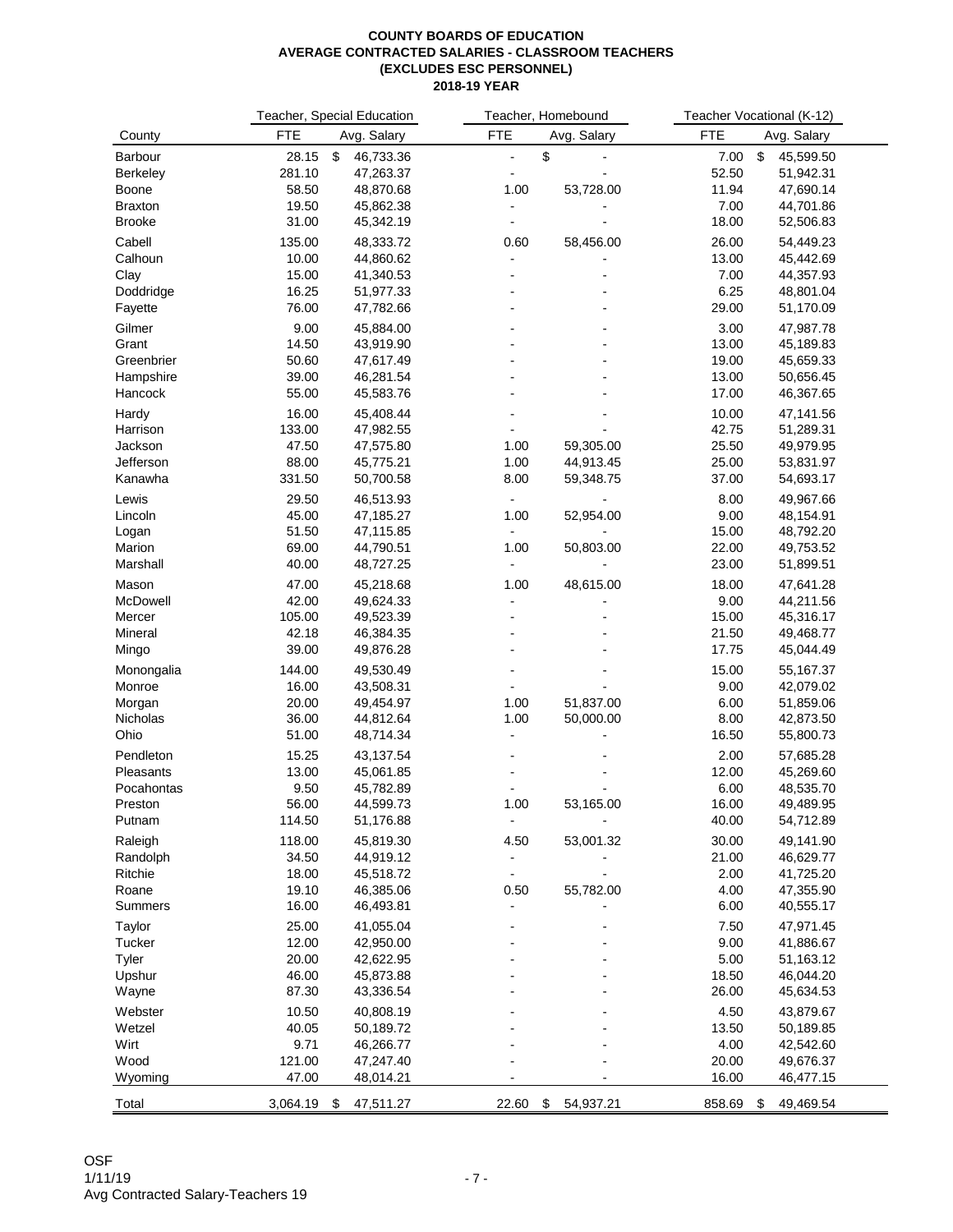|                  |                              |                        |                              |             | Total                     |                        |  |  |
|------------------|------------------------------|------------------------|------------------------------|-------------|---------------------------|------------------------|--|--|
|                  |                              | <b>ROTC</b> Instructor | <b>Permanent Substitutes</b> |             | <b>Classroom Teachers</b> |                        |  |  |
| County           | <b>FTE</b>                   | Avg. Salary            | <b>FTE</b>                   | Avg. Salary | <b>FTE</b>                | Avg. Salary            |  |  |
| Barbour          | $\overline{\phantom{a}}$     | \$                     |                              | \$          | 162.36                    | \$46,605.97            |  |  |
| Berkeley         | 3.00                         | 62,668.36              |                              |             | 1,312.60                  | 48,026.37              |  |  |
| Boone            | $\qquad \qquad \blacksquare$ |                        |                              |             | 286.94                    | 46,767.50              |  |  |
| Braxton          |                              |                        |                              |             | 137.81                    | 45,724.96              |  |  |
| <b>Brooke</b>    |                              |                        |                              |             | 190.00                    | 46,917.97              |  |  |
| Cabell           | 4.00                         | 61,141.30              |                              |             | 857.53                    | 48,196.99              |  |  |
| Calhoun          |                              |                        |                              |             | 84.00                     | 45,341.10              |  |  |
| Clay             |                              |                        | 16.00                        | 54,328.26   | 141.40                    | 48,129.62              |  |  |
| Doddridge        |                              |                        |                              |             | 92.75                     | 50,142.80              |  |  |
| Fayette          | 2.00                         | 59,741.00              |                              |             | 457.00                    | 47,224.49              |  |  |
| Gilmer           |                              |                        |                              |             | 58.00                     | 44,659.60              |  |  |
| Grant            |                              |                        |                              |             | 114.50                    | 46,154.09              |  |  |
| Greenbrier       | 5.00                         | 72,947.40              |                              |             | 334.90                    | 46,598.82              |  |  |
| Hampshire        |                              |                        |                              |             | 210.73                    | 46,630.21              |  |  |
| Hancock          |                              |                        |                              |             | 280.00                    | 47,232.51              |  |  |
| Hardy            |                              |                        |                              |             | 146.00                    | 45,770.96              |  |  |
| Harrison         | 4.00                         | 75,225.93              |                              |             | 745.52                    | 48,706.56              |  |  |
| Jackson          | $\overline{\phantom{0}}$     |                        |                              |             | 312.00                    | 49,365.24              |  |  |
| Jefferson        | 3.00                         | 64,522.32              |                              |             | 583.00                    | 46,923.01              |  |  |
| Kanawha          | 13.00                        | 65,077.73              |                              |             | 1,885.30                  | 49,485.42              |  |  |
|                  |                              |                        |                              |             |                           |                        |  |  |
| Lewis<br>Lincoln | 2.00<br>2.00                 | 66,318.75              |                              |             | 172.50<br>251.00          | 46,568.79<br>47,317.49 |  |  |
|                  |                              | 55,312.95              |                              |             | 381.50                    | 46,447.75              |  |  |
| Logan<br>Marion  |                              |                        |                              |             | 554.00                    | 45,931.27              |  |  |
| Marshall         |                              |                        |                              |             | 347.00                    | 49,311.91              |  |  |
|                  |                              |                        |                              |             |                           |                        |  |  |
| Mason            |                              |                        |                              |             | 287.00                    | 47,204.40              |  |  |
| McDowell         |                              |                        |                              |             | 216.00                    | 47,599.34              |  |  |
| Mercer           | 8.00                         | 55,946.56              |                              |             | 595.50                    | 47,692.24              |  |  |
| Mineral<br>Mingo |                              |                        |                              |             | 293.00<br>283.00          | 47,892.26<br>46,396.28 |  |  |
|                  |                              |                        |                              |             |                           |                        |  |  |
| Monongalia       |                              |                        | 3.50                         | 40,625.14   | 771.00                    | 50,297.89              |  |  |
| Monroe           | 2.00                         | 41,119.81              | 4.00                         | 41,956.50   | 131.50                    | 45,214.45              |  |  |
| Morgan           | $\qquad \qquad \blacksquare$ |                        | 1.00                         | 47,744.00   | 152.75                    | 47,849.85              |  |  |
| Nicholas<br>Ohio | 1.00                         | 54,086.50              |                              |             | 274.50                    | 45,812.16<br>50,041.22 |  |  |
|                  |                              |                        |                              |             | 365.00                    |                        |  |  |
| Pendleton        |                              |                        |                              |             | 84.00                     | 44,518.11              |  |  |
| Pleasants        |                              |                        |                              |             | 92.00                     | 48,238.35              |  |  |
| Pocahontas       |                              |                        |                              |             | 87.50                     | 46,201.32              |  |  |
| Preston          | 2.00                         | 77,708.74              |                              |             | 303.79                    | 45,597.10              |  |  |
| Putnam           |                              |                        |                              |             | 667.00                    | 50,901.35              |  |  |
| Raleigh          | 2.00                         | 64,854.90              |                              |             | 804.50                    | 47,285.80              |  |  |
| Randolph         |                              |                        |                              |             | 287.00                    | 46,992.14              |  |  |
| Ritchie          |                              |                        |                              |             | 101.00                    | 46,866.03              |  |  |
| Roane            |                              |                        |                              |             | 151.00                    | 45,934.33              |  |  |
| Summers          |                              |                        |                              |             | 109.50                    | 44,437.18              |  |  |
| Taylor           |                              |                        |                              |             | 157.50                    | 44,736.58              |  |  |
| Tucker           |                              |                        |                              |             | 80.50                     | 46,048.96              |  |  |
| Tyler            |                              |                        |                              |             | 98.00                     | 44,849.73              |  |  |
| Upshur           |                              |                        |                              |             | 270.50                    | 46,783.03              |  |  |
| Wayne            | 6.00                         | 63,447.93              |                              |             | 470.50                    | 45,302.29              |  |  |
| Webster          | 2.00                         | 48,972.70              |                              |             | 97.80                     | 45,994.59              |  |  |
| Wetzel           |                              |                        | 1.00                         | 38,965.00   | 224.00                    | 49,698.19              |  |  |
| Wirt             |                              |                        |                              |             | 76.00                     | 43,398.37              |  |  |
| Wood             | 4.00                         | 64,327.73              |                              |             | 864.50                    | 47,398.84              |  |  |
| Wyoming          |                              |                        |                              |             | 283.00                    | 45,071.82              |  |  |
| Total            | 65.00                        | 63,161.59<br>\$        | 25.50                        | \$49,646.09 | 18,777.18                 | \$47,681.16            |  |  |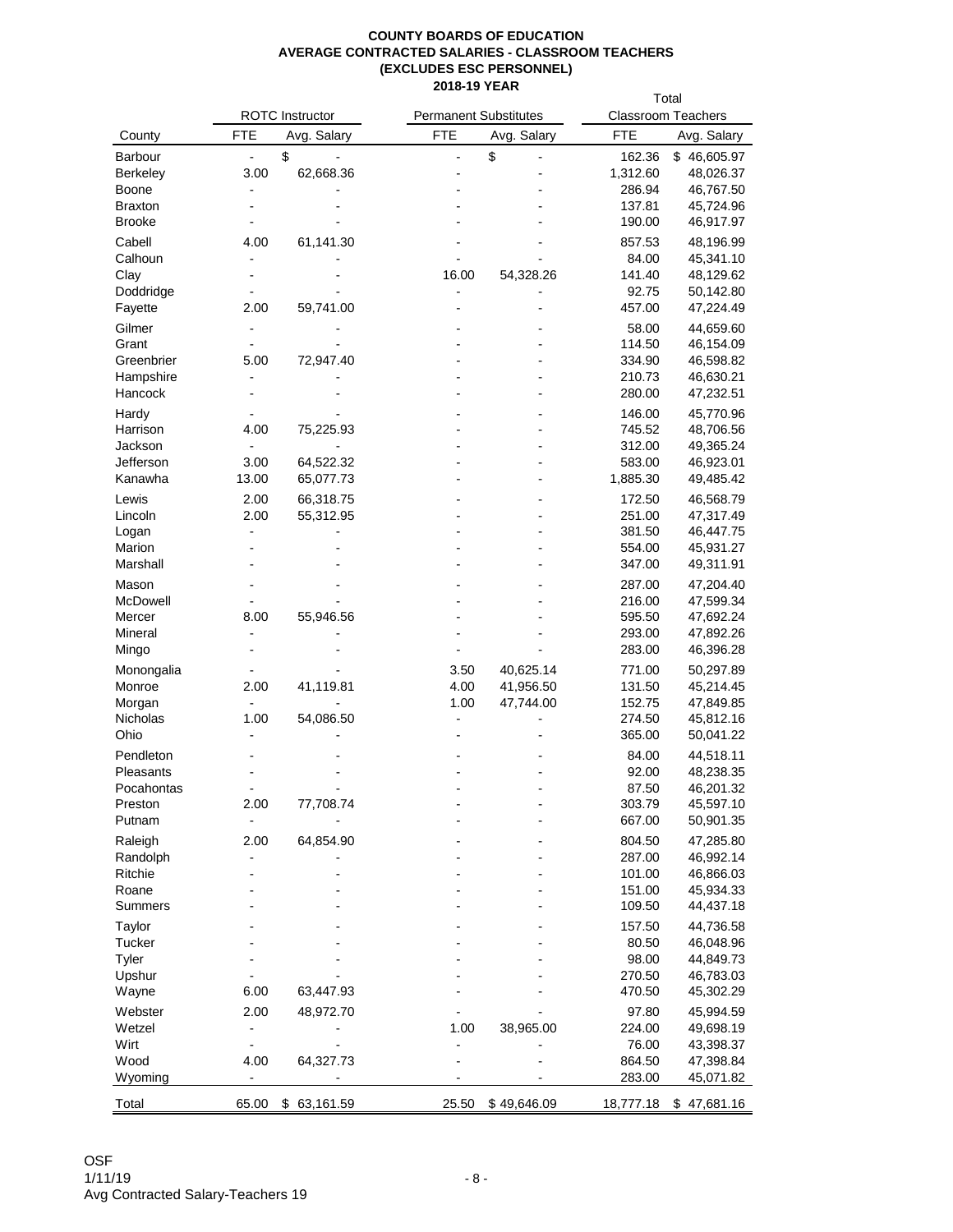#### **COUNTY BOARDS OF EDUCATION COMPARISON OF AVERAGE CONTRACTED SALARIES CLASSROOM TEACHERS (EXCLUDING ESC PERSONNEL) 2016-17 THROUGH 2018-19**

|                | Avg. Sal.              | Avg. Sal.              |                    |                      | Avg. Sal.              |                      |                |
|----------------|------------------------|------------------------|--------------------|----------------------|------------------------|----------------------|----------------|
| County         | 2016-17                | 2017-18                | Difference         | Percent              | 2018-19                | Difference           | Percent        |
| Barbour        | \$44,595.84            | \$44,106.95            | (488.89)<br>\$     | $-1.10%$             | \$46,605.97            | \$2,499.02           | 5.60%          |
| Berkeley       | 46,027.94              | 46,223.27              | 195.33             | 0.42%                | 48,026.37              | 1,803.10             | 3.92%          |
| Boone          | 43,632.98              | 43,765.79              | 132.80             | 0.30%                | 46,767.50              | 3,001.71             | 6.88%          |
| <b>Braxton</b> | 44,598.31              | 44,468.66              | (129.65)           | $-0.29%$             | 45,724.96              | 1,256.30             | 2.82%          |
| <b>Brooke</b>  | 44,209.20              | 43,932.06              | (277.14)           | $-0.63%$             | 46,917.97              | 2,985.92             | 6.75%          |
| Cabell         | 46,325.90              | 46,329.40              | 3.50               | 0.01%                | 48,196.99              | 1,867.59             | 4.03%          |
| Calhoun        | 42,478.92              | 42,980.68              | 501.77             | 1.18%                | 45,341.10              | 2,360.41             | 5.56%          |
| Clay           | 44,907.06              | 45,289.41              | 382.35             | 0.85%                | 48,129.62              | 2,840.22             | 6.32%          |
| Doddridge      | 47,222.11              | 48,028.55              | 806.44             | 1.71%                | 50,142.80              | 2,114.25             | 4.48%          |
| Fayette        | 44,980.35              | 44,823.69              | (156.67)           | $-0.35%$             | 47,224.49              | 2,400.81             | 5.34%          |
| Gilmer         | 41,686.77              | 42,054.06              | 367.29             | 0.88%                | 44,659.60              | 2,605.54             | 6.25%          |
| Grant          | 43,384.51              | 43,502.67              | 118.16             | 0.27%                | 46,154.09              | 2,651.41             | 6.11%          |
| Greenbrier     | 44,764.74              | 44,637.77              | (126.97)           | $-0.28%$             | 46,598.82              | 1,961.05             | 4.38%          |
| Hampshire      | 44,500.07              | 44,132.90              | (367.17)           | $-0.83%$             | 46,630.21              | 2,497.31             | 5.61%          |
| Hancock        | 44,770.68              | 45,391.28              | 620.59             | 1.39%                | 47,232.51              | 1,841.23             | 4.11%          |
| Hardy          | 44,167.79              | 44,371.35              | 203.56             | 0.46%                | 45,770.96              | 1,399.61             | 3.17%          |
| Harrison       | 46,500.99              | 46,567.20              | 66.21              | 0.14%                | 48,706.56              | 2,139.36             | 4.60%          |
| Jackson        | 47,760.34              | 47,720.98              | (39.37)            | $-0.08%$             | 49,365.24              | 1,644.27             | 3.44%          |
| Jefferson      | 45,591.44              | 45,544.66              | (46.78)            | $-0.10%$             | 46,923.01              | 1,378.35             | 3.02%          |
| Kanawha        | 47,526.46              | 47,525.27              | (1.20)             | 0.00%                | 49,485.42              | 1,960.16             | 4.12%          |
| Lewis          | 45,674.87              | 45,156.18              | (518.69)           | $-1.14%$             | 46,568.79              | 1,412.61             | 3.09%          |
| Lincoln        | 46,545.00              | 46,560.63              | 15.63              | 0.03%                | 47,317.49              | 756.87               | 1.63%          |
| Logan          | 43,997.41              | 44,383.96              | 386.55             | 0.88%                | 46,447.75              | 2,063.79             | 4.69%          |
| Marion         | 44,093.63              | 43,558.13              | (535.50)           | $-1.21%$             | 45,931.27              | 2,373.14             | 5.38%          |
| Marshall       | 46,670.63              | 46,802.92              | 132.29             | 0.28%                | 49,311.91              | 2,508.99             | 5.38%          |
| Mason          | 43,949.72              | 44,491.17              | 541.44             | 1.23%                | 47,204.40              | 2,713.23             | 6.17%          |
| McDowell       | 44,525.48              | 45,819.61              | 1,294.13           | 2.91%                | 47,599.34              | 1,779.73             | 4.00%          |
| Mercer         | 46,054.62              | 45,600.73              | (453.88)           | $-0.99%$             | 47,692.24              | 2,091.51             | 4.54%          |
| Mineral        | 46,429.81              | 46,307.36              | (122.45)           | $-0.26%$             | 47,892.26              | 1,584.90             | 3.41%          |
| Mingo          | 44,163.98              | 44,264.24              | 100.26             | 0.23%                | 46,396.28              | 2,132.04             | 4.83%          |
| Monongalia     | 47,561.75              | 48,357.96              | 796.21             | 1.67%                | 50,297.89              | 1,939.93             | 4.08%          |
| Monroe         | 43,964.67              | 43,710.94              | (253.73)           | $-0.58%$             | 45,214.45              | 1,503.51             | 3.42%          |
| Morgan         | 44,828.94              | 45,598.86              | 769.92             | 1.72%                | 47,849.85              | 2,250.99             | 5.02%          |
| Nicholas       | 43,474.70              | 44,148.34              | 673.64             | 1.55%                | 45,812.16              | 1,663.82             | 3.83%          |
| Ohio           | 47,416.49              | 47,913.62              | 497.13             | 1.05%                | 50,041.22              | 2,127.59             | 4.49%          |
| Pendleton      | 42,563.17              | 42,136.17              | (427.00)           | $-1.00%$             | 44,518.11              | 2,381.95             | 5.60%          |
| Pleasants      | 45,262.77              | 45,892.60              | 629.82             | 1.39%                | 48,238.35              | 2,345.75             | 5.18%          |
| Pocahontas     | 43,398.04              | 44,168.89              | 770.86             | 1.78%                | 46,201.32              | 2,032.42             | 4.68%          |
| Preston        | 43,848.17              | 43,719.36              | (128.80)           | $-0.29%$             | 45,597.10              | 1,877.74             | 4.28%          |
| Putnam         | 48,491.96              | 48,642.31              | 150.35             | 0.31%                | 50,901.35              | 2,259.04             | 4.66%          |
| Raleigh        | 45,399.34              | 45,588.45              | 189.10             | 0.42%                | 47,285.80              | 1,697.35             | 3.74%          |
| Randolph       | 44,854.07              | 44,980.98              | 126.91             | 0.28%                | 46,992.14              | 2,011.17             | 4.48%          |
| Ritchie        | 44,271.86              | 44,104.83              | (167.03)           | $-0.38%$             | 46,866.03              | 2,761.20             | 6.24%          |
| Roane          | 44,666.29              | 44,372.18              | (294.10)           | $-0.66%$             | 45,934.33              | 1,562.14             | 3.50%          |
| Summers        | 40,938.54              | 40,183.63              | (754.91)           | $-1.84%$             | 44,437.18              | 4,253.54             | 10.39%         |
| Taylor         | 42,871.92              | 42,124.05              | (747.87)           |                      |                        | 2,612.53             | 6.09%          |
| Tucker         | 45,885.29              | 45,753.08              | (132.21)           | $-1.74%$<br>$-0.29%$ | 44,736.58<br>46,048.96 | 295.88               | 0.64%          |
| Tyler          | 43,423.76              | 42,752.99              | (670.77)           | $-1.54%$             | 44,849.73              |                      | 4.83%          |
| Upshur         | 44,143.99              | 44,460.86              | 316.87             | 0.72%                | 46,783.03              | 2,096.74<br>2,322.17 | 5.26%          |
| Wayne          | 42,366.29              | 43,155.91              | 789.62             | 1.86%                | 45,302.29              | 2,146.38             | 5.07%          |
|                |                        |                        |                    |                      |                        |                      |                |
| Webster        | 43,734.27              | 43,972.74              | 238.46             | 0.55%                | 45,994.59              | 2,021.85             | 4.62%          |
| Wetzel         | 47,271.16              | 47,372.36              | 101.20             | 0.21%                | 49,698.19              | 2,325.83             | 4.92%          |
| Wirt<br>Wood   | 41,256.55<br>45,617.84 | 41,598.46<br>45,210.88 | 341.90<br>(406.96) | 0.83%<br>$-0.89%$    | 43,398.37<br>47,398.84 | 1,799.92<br>2,187.96 | 4.36%<br>4.80% |
| Wyoming        | 43,628.02              | 43,136.43              | (491.59)           | $-1.13%$             | 45,071.82              | 1,935.40             | 4.44%          |
|                |                        |                        |                    |                      |                        |                      |                |
| Total          | \$45,554.80            | \$45,642.48            | \$<br>87.68        | 0.19%                | \$47,681.16            | \$2,038.68           | 4.48%          |

## OSF

01/11/19

Avg Contracted Salary-Teachers 19